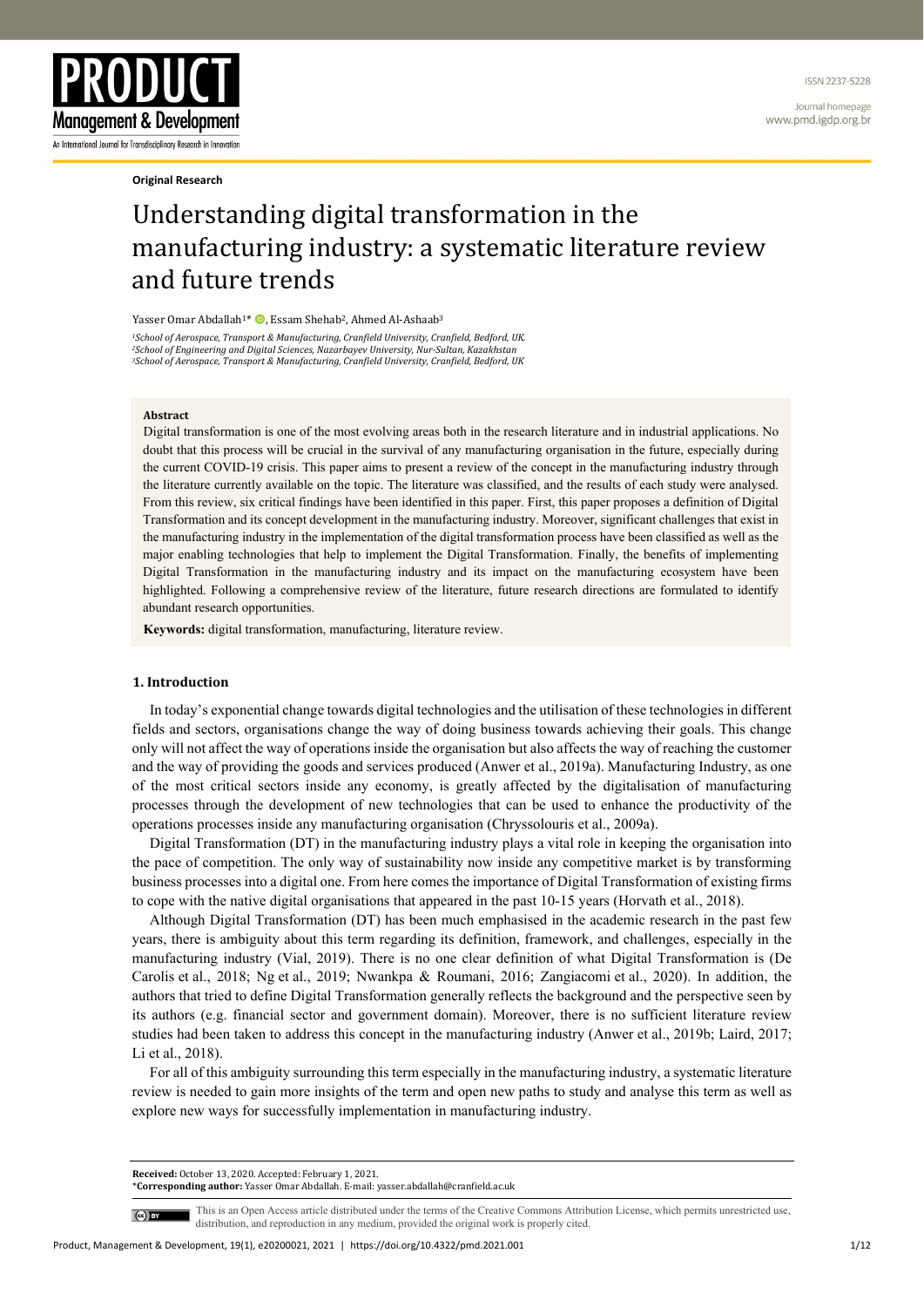This paper proposes a definition and the main challenges of Digital Transformation in the manufacturing industry. It also provides an extensive systematic literature review of this term inside the manufacturing industry and Digital Transformation processes.

## **2. Research outline**

# **2.1. Aim, scope, and research questions**

This research aims to analyse and summarise the literature currently available on Digital Transformation (DT). To achieve more valid research on the concept, the focus of this study has been on articles that are concentrated on DT within the manufacturing industry. This scoping process includes a definition of several criteria for inclusion and exclusion of sources, relevant fields of study, relevant sources, as well as a search term to work as criteria to categorise these sources.

Regarding the research questions, this research has been developed to address the following questions:

- 1. What is Digital Transformation and how it is defined in the manufacturing industry?
- 2. What are the main barriers to implementing Digital Transformation in the manufacturing industry?
- 3. How can DT affect the manufacturing ecosystem?
- 4. What are the main benefits for the implementation of DT inside the manufacturing firms?
- 5. Where are the drawbacks of the existing literature and points of future research in this regard?

#### **2.2. Search methodology**

To begin, a search on online databases about "Digital Transformation" only has been initiated. This search gave us a quite understanding about how this term is searched in different fields like Information Systems, Healthcare, Management, Manufacturing. The number of findings in these resources showed considerable interest in this concept, especially in the last few years in all varied disciplines.

This research is focused on sources from manufacturing literature to maintain a certain degree of consistency with regards to the specific topics of interest while ensuring that the research sample size would remain considerable. WoS (Web of Science), EBESCO (business source complete), ScienceDirect, and Scopus had been chosen to filter the research. WoS has the leading journals in the digital manufacturing theme. Business source complete had been investigated to add other journals that are not focused on manufacturing but have journals that talk about Digital Transformation from a business perspective. ScienceDirect and Scopus for validation and ensuring that every journal that is not in WoS or EBESCO will be considered into the research.

Criteria for exclusion included: works in progress; panel introductions; sources not available in English; unavailable full papers; papers before 2005. This study's time frame is to address Digital Transformation in the present and future direction. In the initial search, papers from the '80s and '90s that talk about Digital Transformation had been found but from old or obsolete technology. Therefore, to make the research more reliable, papers that age 15 years old or less were selected. Moreover, papers that are not related to the manufacturing industry had been excluded to keep this field's scope. The reason for this that Digital Transformation has different meanings according to the sector it is applied in. For example, Digital Transformation in the banking sector has a different perspective and more service-focused than when applying the same concept in the manufacturing industry.

From the initial search, there are interchangeable words with Digital Transformation like Digital Disruption or Digitalisation of Manufacturing had been noticed (Peillon & Dubruc, 2019; Tolkachev et al., 2020; Zangiacomi et al., 2020), so these words had been identified that could be linked to Digital Transformation like Digital disruption, Digitalisation and Industry 4.0.

The outlined research databases then searched using a combination of these keywords. The list then refined to remove duplicates, and the titles were checked to ensure the paper's consistency with this review. Then the abstracts also checked to before selecting the publication for a full review.

#### **2.3. Search results**

In the beginning, 90 articles had been found from the search terms. Then, these articles were carefully analysed and reviewed to assess their relevance to the search aim. After this reviewing, these articles had been filtered to produce 42 articles that were directly relevant to this research's aim. After cross-referring these papers, the research had ended up with 55 articles directly relevant to the research aim. Those selected papers were then carefully analysed to produce the following results.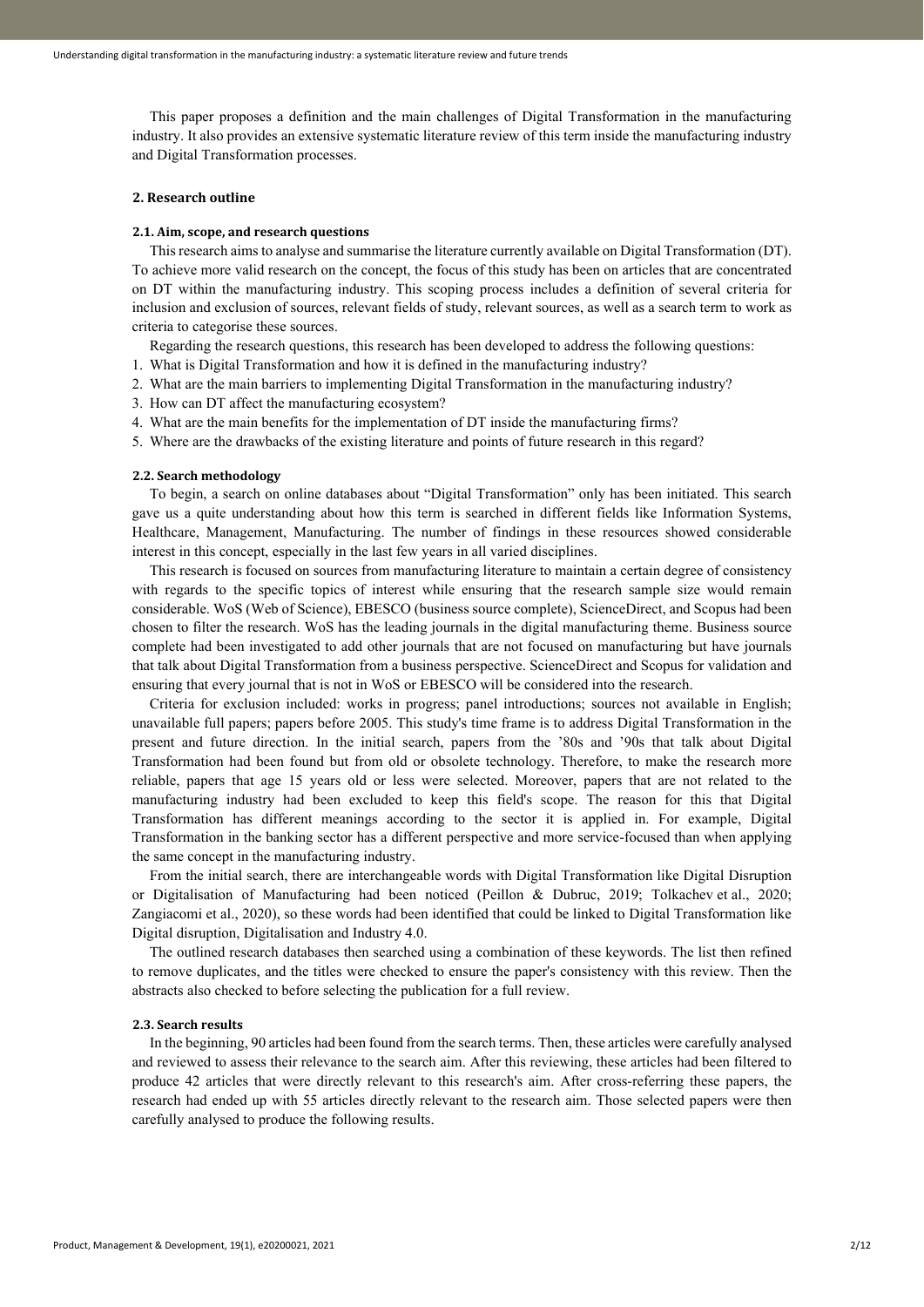# **3. Research findings**

# **3.1. Definition of digital transformation**

According to the literature, few articles focus on defining what Digital Transformation is, especially in the manufacturing-focused papers, and there was an overlap between defining Digital Transformation and other related terms, for example, industry 4.0 or digital disruption. A summary of the definitions found in the literature are summarised in Table 1.

**Table 1.** Digital Transformation Definitions. **Definition Author** Digital Transformation strategy is a blueprint that supports companies in governing the transformations that arise owing to the integration of digital technologies, as well as in their operations after a transformation. Cimini et al., 2017 Digital Transformation is defined as an organisational shift to big data analytics, cloud, mobile and social media platform. Whereas organisations are continually transforming and evolving in response to changing business landscape, Digital Transformation is the changes built on the foundation of digital technologies, ushering unique changes in business operations, business processes and value creation. Nwankpa & Roumani (2016) Digital Transformation is the profound and accelerating transformation of business activities, processes, competencies, and models to fully leverage the changes and opportunities brought by digital technologies and their impact across society in a strategic and prioritised way Demirkan et al. (2016) Digital Transformation is a technology-induced change on many levels in the organisation that includes both the exploitation of digital technologies to improve existing processes and the exploration of digital innovation, which can potentially transform the business model Berghaus & Back (2016) The use of new digital technologies, in order to enable significant business improvements in operations and markets such as enhancing customer experience, streamlining operations or creating new business models Paavola et al. (2017) Fundamental alterations in existing and the creation of new business models […] in response to the diffusion of digital technologies such as cloud computing, mobile internet, social media, and big data. Mittal et al., 2019 Digital Transformation is about adopting disruptive technologies to increase productivity, value creation, and social welfare.<br>
value creation, and social welfare. Digital Transformation is a process that aims to improve an entity by triggering significant changes to its properties through combinations of information, computing, communication, and connectivity technologies. Vial (2019)

From these carefully selected definitions, the following has been indicated:

- There are different perspectives of viewing Digital Transformation. One author defines it as a strategy; another defines it as a process; third defines it as a disruptive element. This variation comes from the ambiguity of this term so far. So, there is no clarity about what Digital Transformation is precisely (Castelo-Branco et al., 2019; Hartley & Sawaya, 2019; Kolla et al., 2019; Tokody, 2018; Vial, 2019; Zangiacomi et al., 2020).
- Most of the authors use the term "Digital Technologies" in their definition which means that technology is a crucial element in the Digital Transformation in any industry specifically the manufacturing industry (Cachada et al., 2019; Dombrowski & Fochler, 2018; Lee et al., 2011; Mittal et al., 2019)
- There are unclear terms such as social welfare or using specific examples that weaken the definition. Moreover, there is some circularity in the definition, for example, using the word transformation in the definition (Ananyin et al., 2018; Cimini et al., 2017; Ismagilova et al., 2019).

From the analysis of the concept and after reviewing these definitions, a conceptual definition of Digital Transformation had been constructed with the focus of manufacturing industry as follow:

*Digital Transformation (DT) is a customer-centric mechanism that enables continuous improvement in the productivity of the manufacturing processes using advanced digital technologies such as cloud computing, Internet of Things, big data analytics, digital twin, artificial intelligence in all aspects of the organisation.*

From this proposed definition, the following critical elements of this definition is illustrated as follows: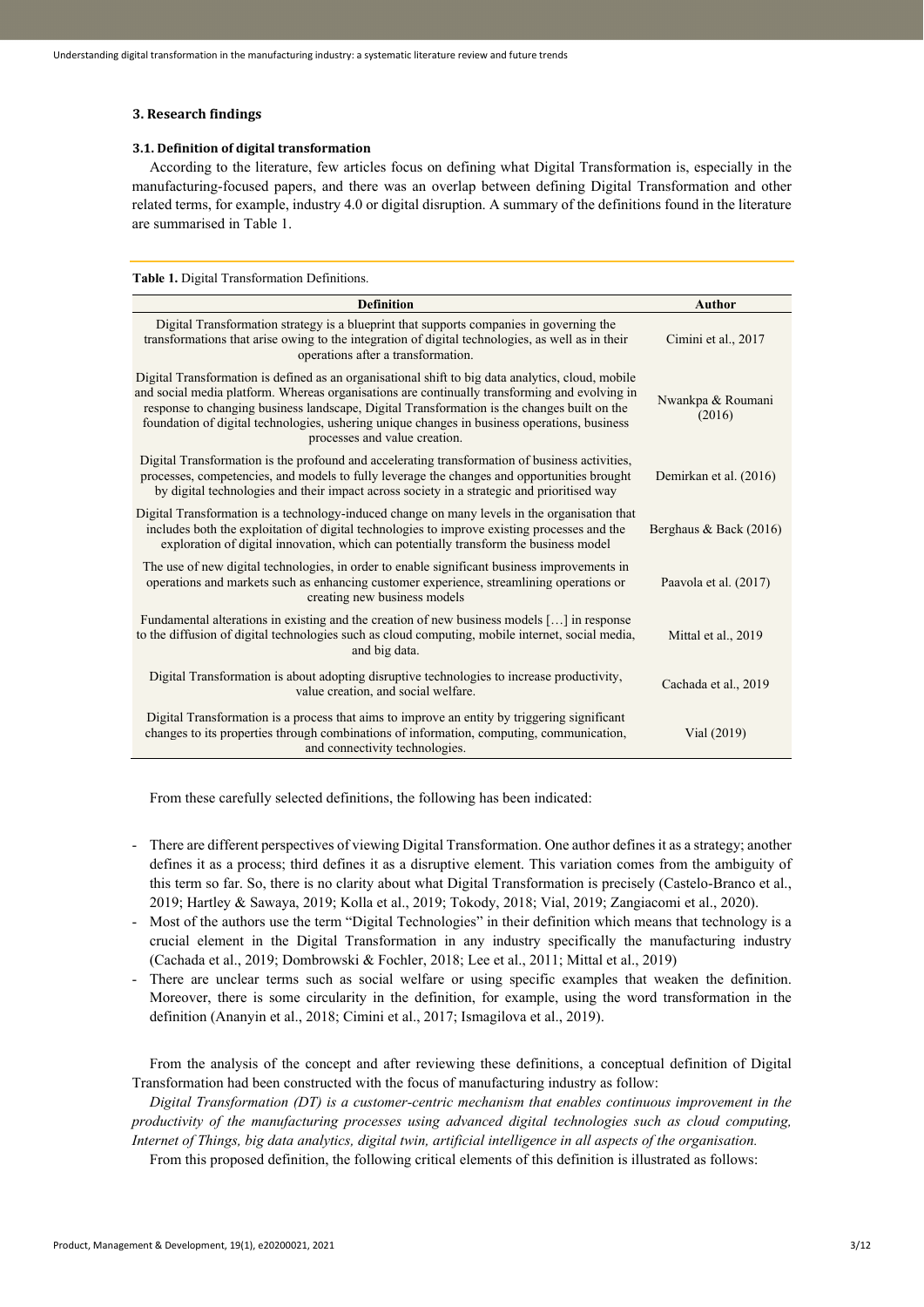- **Customer-centric element:** most of the previous definitions totally neglect the voice of the customer when talking about transformation processes. However, listening to the customer is very crucial in formulating the organisation Digital Transformation process to ensure that it will increase customer satisfaction and hence increase profitability (Dombrowski & Fochler, 2018; Horvath et al., 2018; Laird, 2017).
- **Continuity element:** Digital Transformation is a process that never ends. As long as more technologies evolve and arise over time, Manufacturing organisations need to continually transform their business processes to cope with this technology advancement (Chryssolouris et al., 2009b; Heikkila et al., 2016; Tokody, 2018). It is not one-time planning and implementation, and manufacturing firms need to understand that element to remain competitive.
- **Digital technologies element:** the technology element in the Digital Transformation is crucial and selecting the most appropriate digital technologies that will adapt to the manufacturing theme is very critical in the success of the Digital Transformation process giving the cost of these technologies and the uncertainties that this technology will become obsolete over a short period.
- **The organisation element:** Digital Transformation process will not succeed without embedding it into all aspects of the organisation. This transformation requires integrating digital technologies into all aspects of the organisation to ensure that the human factor in the firm makes the best use of digital technologies to improve the productivity of manufacturing processes (Ananyin et al., 2018; Cimini et al., 2017; Demirkan et al., 2016; Rojo Abollado et al., 2017; Schallmo et al., 2017).

# **3.2. Development of the Digital Transformation concept**

Digital Transformation term evolved through time. In the '70s and '80s of the last century, it could mean the use of computing inside the manufacturing firms. Now, it has a different and more generic definition. As in Figure 1, the development of this term was concluded into three main steps in the research literature as follows:



**Figure 1.** Evolution of Digital Transformation Term.

#### I. Digitisation

The oldest term in this area is Digitisation. According to Gartner IT glossary, it refers to "the conversion of analogue or physical information to a digital format" (Zangiacomi et al., 2020). This definition is like converting a paper instruction manual into a digital format. This process is the simplest way of transformation. It is just transforming the data from a paper-based into a more electronic-based. When converting the process as well as the information, here comes the role of Digitalisation (Nwankpa & Roumani, 2016).

# II. Digitalisation

Both terms are very close to each other. Most of the literature used them interchangeably. However, it is better to see them as a development of one term to another. Digitalisation could be defined as "the way in which many domains of social life are restructured around digital communication and media infrastructures" (Brennen & Kreiss, 2016). This change happens when transforming the business processes into a more digital format. For example, using smart glasses to provide mechanics with a line of sight, digital instructions can improve efficiency and reduce errors.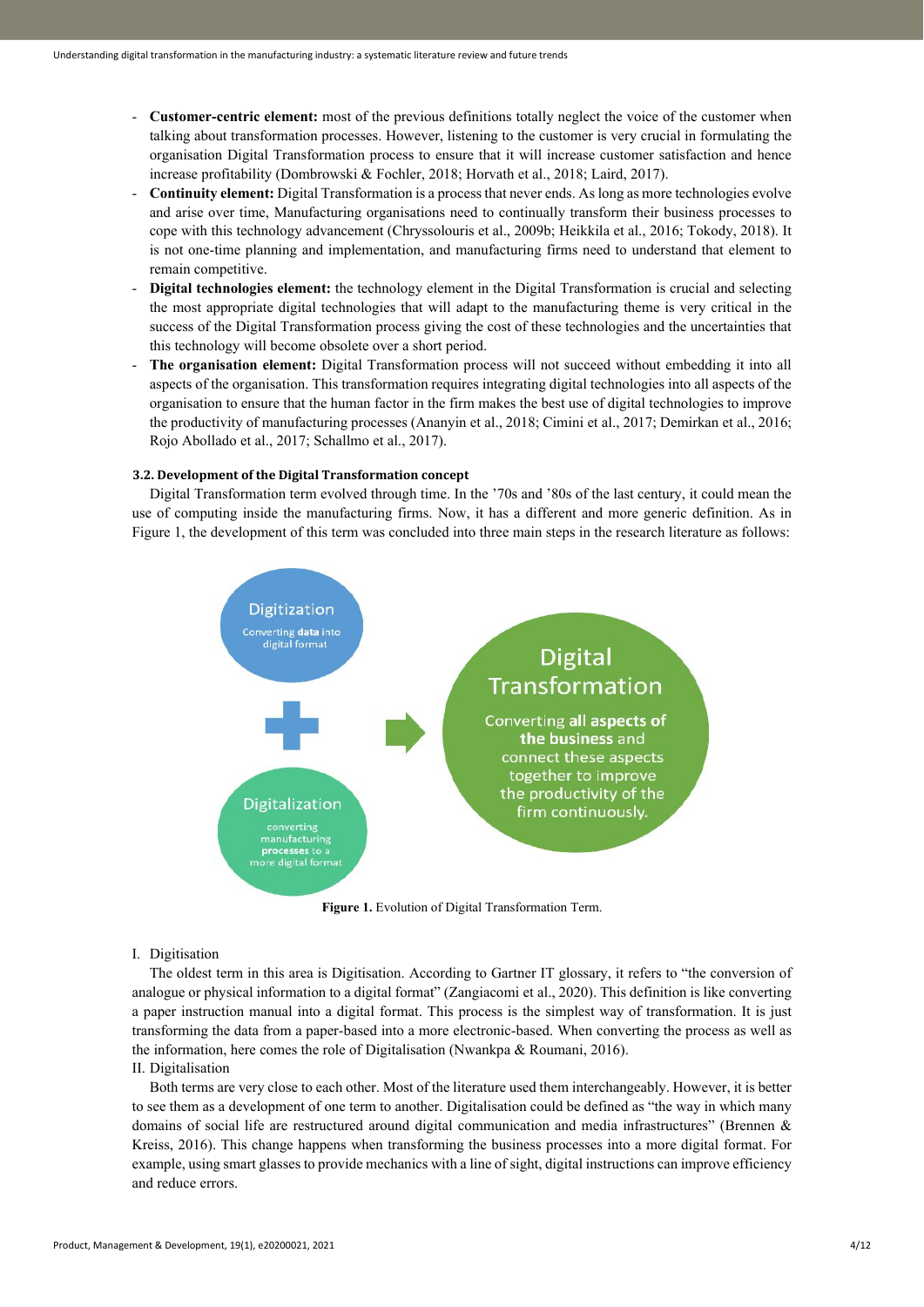## III. Digital Transformation

As stated earlier, the concept is not about technology, like the previous two concepts. It is about business processes, management styles, organisational culture, corporate strategy, and, most importantly, linking all of these together using digital technologies (Ismagilova et al., 2019). The goal of this is to bring meaningful outcomes to the organisation. Integration of different digitalisation initiatives, such as augmented reality guided instructions, 3D printed tools that have Internet of Things-enabled sensors connected with them can result in the fundamental transformation of the manufacturing process (Borangiu et al., 2019). So, both digitisation and digitalisation lead to Digital Transformation (Kutzner et al., 2018; Zangiacomi et al., 2020).

# **3.3. Barriers to adopting Digital Transformation in the manufacturing industry**

By comparing traditional and digital organisations, later organisations can also grow their business more rapidly due to their high degree of flexibility to consumer needs and the adoption of fast-paced new technologies (Heavin & Power, 2018).

However, the application of this transformation process is faced by many challenges and constraints in the small and medium enterprises (SMEs) only and on the large corporations (Heavin & Power, 2018; Horvath et al., 2018). These challenges may differ from industry to industry. Moreover, the degree of the same challenges may also change over different industries (Zangiacomi et al., 2020).

After analysing the literature, the Digital Transformation process's significant challenges had been divided into four main categories (Figure 2): Skills Gap, The Adoption of New Technologies, Change Management Process, Innovation Policies and Procedures.



Figure 2. Challenges of Digital Transformation Implementation.

# *3.3.1. Skills gap*

There is an apparent skills gap between the digital skills possess by the manufacturing organisations and what they want to keep up with the digital pace (Chryssolouris et al., 2009b; El Hamdi et al., 2020; Horvath et al., 2018). According to the SAP report in 2018, there is a 20%-40% skills gap between what is needed and required. Moreover, in a recent study by Technical University Munich (TUM), 64% of companies surveyed said that they do not have the people with the skills necessary for Digital Transformation (Peillon & Dubruc, 2019). Digital skills become a necessity to implement Digital Transformation successfully, and the need for these kinds of skills will increase in the upcoming years (Kokolek et al., 2019; Nwankpa & Roumani, 2016). Unfortunately, employers do not provide enough resources to train their employees. Another challenge in this regard is the fear of technology. Labour fear of technology will replace their jobs and resist this transformational place (Heavin & Power, 2018). Nobody wants to lose his/her job in favour of technology or make a robot replace his/her job.

## *3.3.2. The adoption of new technologies*

Adopting new technologies requires a risk-taking culture inside the organisation. This risk exists because it requires a high initial investment and long-term return. This type of culture called entrepreneurial culture (Ananyin et al., 2018). Manufacturing firms lack the awareness of this culture because businesses, in general, are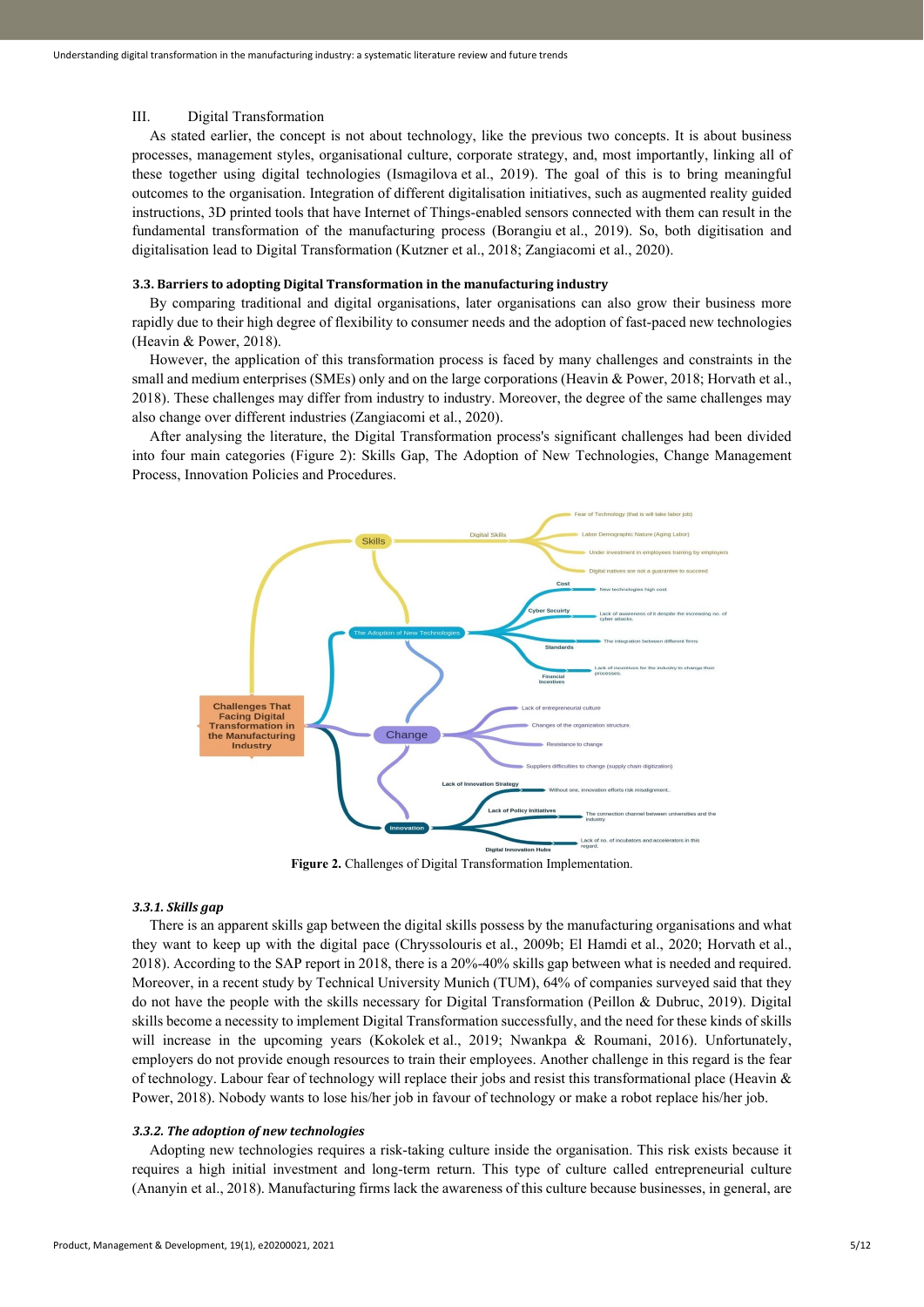risk-averse. They tend to invest in low-risk projects with a short-term return. This risk-aversion is shown in Made Smarter report in 2017, as stated that there is little investment in new technologies in the manufacturing industry, especially in the SMEs (Cozmiuc & Petrisor, 2018).

Another threat in the digital world is cyber attacks. With the increasing number of attacks every day; businesses lose a lot of money and efforts to prevent them. The main problem in these types of attacks is that it is evolving and every day, new threats are being used to harness the business (Heikkila et al., 2016).

Another challenge is the cost of transferring data from old systems into new systems. Legacy systems become outdated, and no comply with the usage of new technologies. This transformation may cost much money and effort to do this in the right way (Castelo-Branco et al., 2019; Frank et al., 2019; Parra et al., 2019). Manufacturing firms need to decide whether to update their old systems or to buy a new updated system.

#### *3.3.3. Change management process*

Digital Transformation is a combination of disruptive technologies (Berghaus & Back, 2016; Hausberg et al., 2019). This disruption makes it very hard to apply and use. Therefore, one of the most complicated challenges in manufacturing firms is the changing of its structure (Heavin & Power, 2018). Changing the structure of any organisation is an arduous process and needs a lot of time and efforts to overcome the resistance of this change (De Carolis et al., 2018; El Hamdi et al., 2020; Loonam et al., 2018; Paavola et al., 2017).

Another challenge is the resistance of change for existing employees. Current employees used to work on old systems and old structures; they do not want to move from their comfort zones (Kunii & Hasegawa, 2019; Laird, 2017; Rojo Abollado et al., 2017). This resistance requires managing the change process and unfreeze the status quo to make the required modifications.

#### *3.3.4. Innovation initiatives*

Innovation is a critical element in the success of Digital Transformation processes inside the manufacturing industry. On the organisation's strategic level, most firms lack the existence of innovation strategy (Tokody, 2018). On the national level, no innovation initiatives to occur in the manufacturing industry (Demirkan et al., 2016).

# **3.4. Enabling technologies of digital transformation**

One of the critical determinants of the Digital Transformation process's success is the digital technologies applied in the manufacturing firm. Many researchers state different technologies used in the Digital Transformation process according to the organisation's field (De Carolis et al., 2018). Within the focus of this paper, the digital technologies applied in the manufacturing firms has been illustrated in Figure 3. All these technologies are linked together to achieve a more valid Digital Transformation process (Bai et al., 2020; Osterrieder et al., 2020)



**Figure 3.** Enabling Technologies of Digital Transformation.

One of the most technologies that enable Digital Transformation inside any organisation is artificial intelligence and its various applications (Demirkan et al., 2016; Hartley & Sawaya, 2019; Qi & Tao, 2018; Ulas, 2019). With this technology, as well as machine learning, equipment becomes more efficient and effective in their operations as they become more aware of the processes and how to self-learn and solve any problems issued inside the production processes (Hartley & Sawaya, 2019).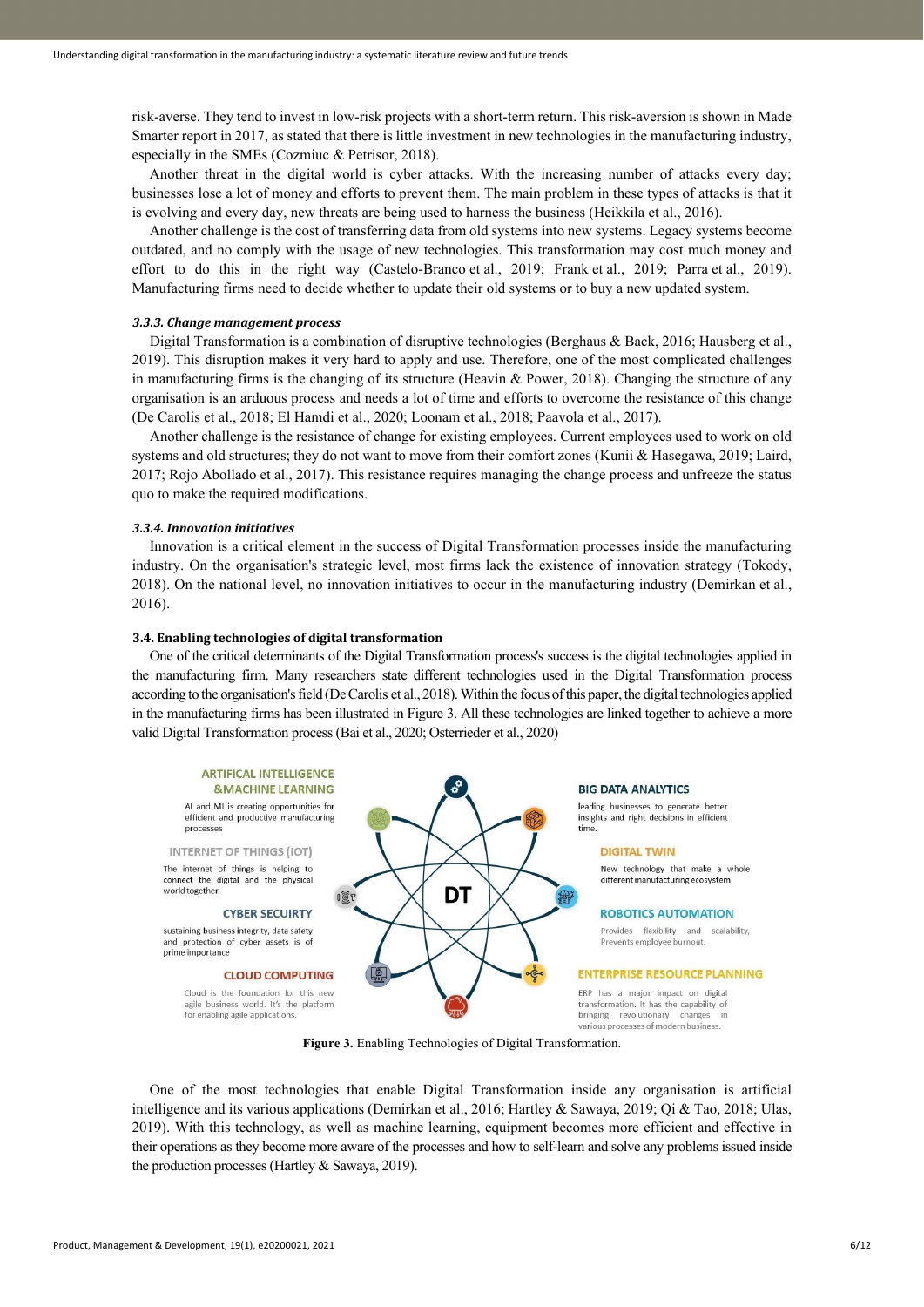IoT technology enables businesses to link the physical world with the digital world. It helps manufacturing firms gather more data from machines and equipment, and this help a lot in understanding the manufacturing problems and how to handle them more efficiently to make more productive operations (Borangiu et al., 2019; Cachada et al., 2019; Castelo-Branco et al., 2019; Gökalp et al., 2017).

Moreover, one of the essential elements in the successful implementation of Digital Transformation is the organisation's digital world's security. As mentioned earlier, With the increasing number of cyber-attacks each day, cybersecurity technology becomes vital in any organisation today (Heikkila et al., 2016; Mittal et al., 2019; Tokody, 2018; Tolkachev et al., 2020). Manufacturing organisation need to build a robust cyber system to ease the accessibility of data and at the same time, make it secure enough from the digital attacks (Tokody, 2018).

Another matter also in this regard is data privacy, especially customer's data. If the customer feels that third parties are using his/her data, they will not use the organisation products or services anymore.

Cloud Computing is also one of the foundations of Digital Transformation. With the existence of agile applications and the need to access data anytime anywhere, the organisation need to have a robust cloud system that enables employees to work with it and have the accessibility of data necessary to perform their operations (Borangiu et al., 2019; Castelo-Branco et al., 2019; Piccinini et al., 2015). Machine learning and IoT provide vast amounts of data about everything that happened in the factory. Big data analytics help provide great insights about these data and how to collect, analyse and organise these amounts of data to help the management take the right decisions promptly and provide new ways of innovation (Castelo-Branco et al., 2019; Paritala et al., 2017; Qi & Tao, 2018).

Digital Twin is a new term that was first raised in 2003 and redefined in 2015 as part of the product lifecycle management is one of the most advanced technologies nowadays. With this digital technology, the organisation make a replica of its machines, systems, processes, or even products (Kritzinger et al., 2018; SME Media Staff, 2017). This replica enables the organisation for training purposes and how to handle manufacturing problems more efficiently.

Robots is one of the advanced technologies used inside the manufacturing firms to handle difficult tasks to reduce worker burnout and increase the factory's health and safety procedures. However, the manufacturing organisation must keep the right balance between robots and human power to ensure the agility of the processes and make the most of the firm machines (Agrawal & Narain, 2018; Demirkan et al., 2016; Ulas, 2019).

ERP is a software toolkit that helps the organisation link all its various departments to help transfer the information vastly and in real-time. With the existing of a robust cloud system, Cloud ERP will be more efficient in data privacy and data transfer velocity instead of traditional ERP software(Lee et al., 2011).

#### **3.5. Benefits of implementing Digital Transformation**

Digital Transformation will have a massive impact on the business processes internally and externally from a business perspective. As mentioned earlier, this is a very long and hard to achieve journey, but once achieved the pattern to which that Digital Transformation is embedded inside the organisation manufacturing processes, the business will begin to reap its benefits (National Archives of Australia, 2011; Rojo Abollado et al., 2017). The literature mentioned many benefits for implementing Digital Transformation, summarised as Figure 4 shows. Additional discussion for each one of them in details is held in this section.



**Figure 4.** Benefits of Digital Transformation Implementation.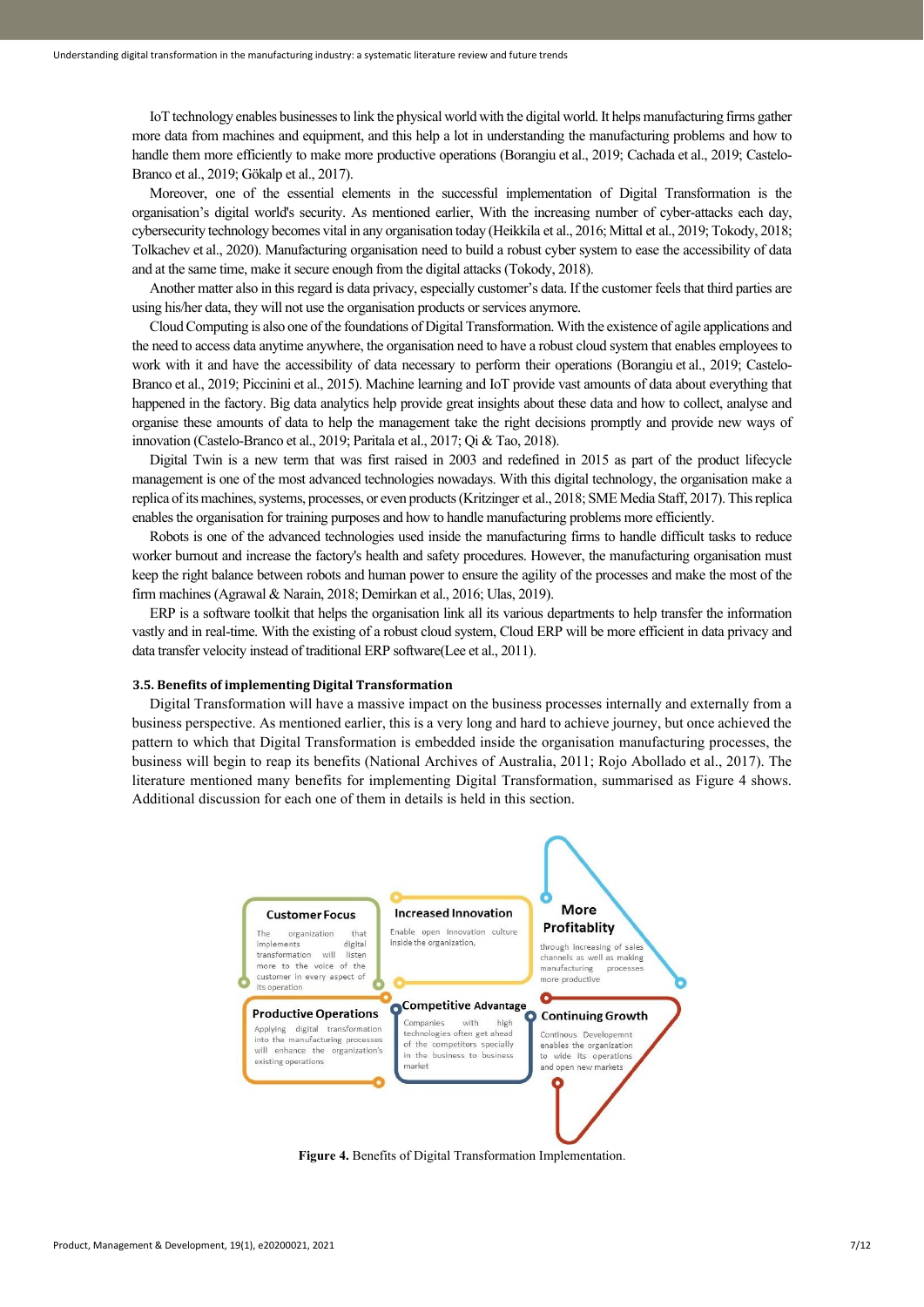These benefits depend on each other, so it is an accumulated step-by-step advantages that depend on Digital Transformation implementation.

As stated in the proposed definition of Digital Transformation, it is a customer-centric mechanism. Therefore, the organisation implementing Digital Transformation will listen more to the voice of the customer in every aspect (Cozmiuc & Petrisor, 2018; Drake, 2019; Ismagilova et al., 2019; Laird, 2017). This communication occurs from the beginning of designing the product to the manufacturing processes with the right cost to delivery channels convenient to the customer and after-sale services. This communication will increase the profitability of the organisation and make the customers more loyal to the organisation's products and services.

Digital Transformation is all about continuous development. Therefore, applying Digital Transformation into the manufacturing processes will enhance the organisation's existing operations and make it less costly or reduce manufacturing time by enabling digital technologies that make complex manufacturing processes more comfortable to implement efficiently and effectively (Gökalp et al., 2017).

Implementing Digital Transformation will enable open innovation culture inside the organisation, especially inside the manufacturing processes, which focus on these enabling digital technologies (Ismagilova et al., 2019).

All the benefits mentioned above will lead to having a definite competitive advantage among the organisation competitors. If the organisation does not apply digital technologies, its rivals will do that and gain an advancement over it (Demirkan et al., 2016). Companies with high technologies often get ahead of the competitors, especially in the business-to-business market. Implementing Digital Transformation will make the organisation stagey stronger whichever it is type if it is differentiation or cost reduction or concentrated market (Bharadwaj et al., 2013; Horvath et al., 2018; Ismagilova et al., 2019).

The fundamental reason businesses exist is to make profits for their owners or shareholders, so any process or strategy applied inside the organisation aims to this underlying reason. Digital Transformation provides more profits to the shareholders of the organisation by increasing sales channels and making manufacturing processes more productive by reducing the operating cost or reducing the operations time (Fernández-Rovira et al., 2021).

#### **3.6. Digital Transformation and the manufacturing ecosystem**

No doubt that the manufacturing industry with its different sectors is one of the most complex industries regarding its ecosystem. That is because of the complexity of its supply chain with multiple suppliers' existence with different layers (De Carolis et al., 2018). The complexity also goes beyond that with the distribution channels of physical goods from direct to indirect distribution channels until the product reaches its end user (Ashrafian et al., 2019; Hartley & Sawaya, 2019; Nwankpa & Roumani, 2016; Zangiacomi et al., 2020).

Besides, the complexity comes from the product's internal value chain from the design to the manufacturing processes itself. Digital Transformation helps to make the connection between these networked parties much more comfortable and faster at the same time. When using advanced digital technologies to the link between those parties, this will allow the communication between the entire ecosystem in real-time (Ananyin et al., 2018; Holmström & Partanen, 2014; Zangiacomi et al., 2020). This linkage also will have impacts on different parties or beneficiaries of the same product. In this section, the enhancement of the entire ecosystem provided by Digital Transformation implementation is shown.

The manufacturing company, which is in the heart of the ecosystem, is not only connected to its direct suppliers but also somewhat connected to tier 2 or even tier 3 of suppliers to enhance raw material quality and make their product more suitable for their customers (Bordeleau et al., 2020). Even more, most of the manufacturing companies have multiple suppliers that need to coordinate and manage carefully (Benitez et al., 2020; Schniederjans et al., 2020).

This complexity of suppliers should be managed jointly for the transportation and storage of raw materials through Supplier Relationship Management software using Internet of Things and Big Data analytics to ensure that there will be no shortage of raw materials for the manufacturing processes. So, this needs to be carefully managed and coordinated with the procurement department.

Using advanced Digital Transformation technologies in the organisation's manufacturing process like smart machine and robots/cobots through advanced robotics management will enhance the organisation's productivity and continuously develop its products and services (Demirkan et al., 2016).

Another critical aspect of manufacturing is the maintenance department. Digital twin technologies are now widely used in training purposes for that specific purpose. So, in urgent situations, the maintenance team will be ready to do the task in a short time and in the most effective way possible.

Another internal department is the product's design, through getting feedback from marketing research activities and listening to the needs of the customers, they can develop a product that suits the customers and in the same time feasibly manufactured and profitable. As said earlier, the Digital Transformation is a customer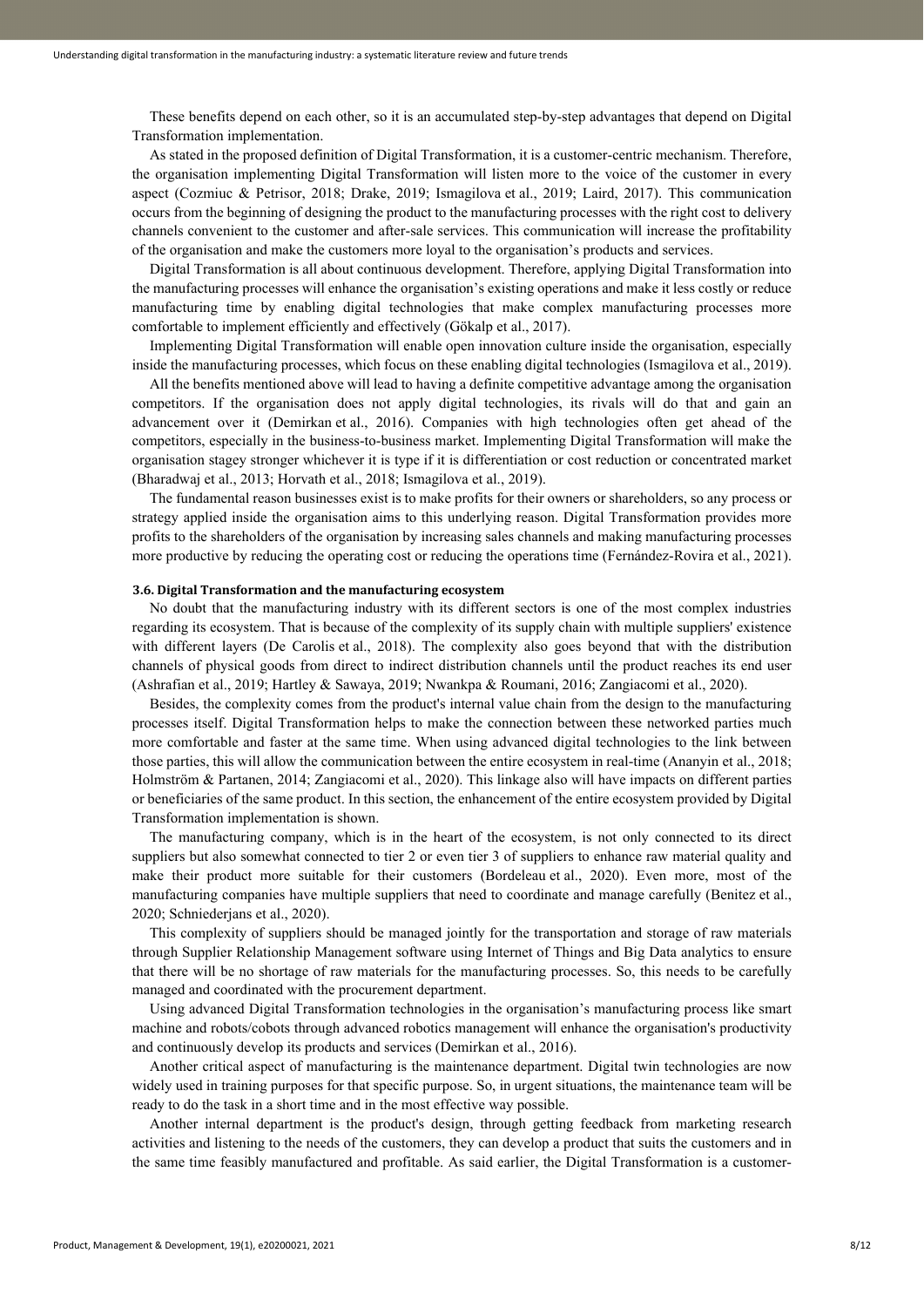centric approach, so hearing the voice of the customer is very important in developing the organisation products and services.

Moreover, the organisation has another affected party, as the physical markets or distributors of products. Again, things like Customer Relationship Management (CRM) and digital channels to communicate with direct or indirect customers.

From a product point of view, consider the example of an aircraft manufacturer. The manufacturer has multiple suppliers for different components, and these suppliers have another tier of suppliers that the manufacturer needs to manage. Besides, the manufacturer has many stakeholders affected by them directly like the airport's administration, travel agencies, and passengers. Other stakeholders that are indirectly affected include, for instance, the duty-free market, customs duty department, airport workers.

Therefore, if something happened to the aircraft that needs maintenance and the flight will be delayed, without the digital communication between different parties, this may lead to chaos in the airport gate, results in angry customers that are waiting inside the gate or inside the aircraft for hours.

With Digital Transformation, this delay may be communicated in real-time for passengers to wait inside the airport and enjoy its facilities instead of sticking inside the gate. This flexibility also will help the airport administration to send the maintenance team, which in case of the shortage of materials will communicate to the supplier to provide the tools needed through supplier relationship management. The maintenance team will also provide high-quality work quickly because they are well trained in such scenarios using digital twin technologies to the aircraft and fix it quickly. Another connected beneficiary is the duty-free markets which if they have this information, they will be more active to attract passengers to buy more products. This example shows how the Digital Transformation connects all the manufacturing firm stakeholders in real-time to maximise benefits for all of them (Ananyin et al., 2018).

## **4. Research limitations**

There are several limitations. The research has been narrowed to be applied only in the manufacturing industry. This constraint was for consistency reasons, but future research in other industries will be of great importance. Another limitation lies, as illustrated in the conference papers in the research study, Digital Transformation is an essential subject in many disciplines is agreed. Simultaneously, this may mean that some of the paths or issues on the study agenda are already under consideration.

# **5. Conclusion and implication for future research**

The study presented here aims to define, analyse, and update the literature on digital transformation currently available and present six main findings. In summary, Digital Transformation (DT) is a customer-centric mechanism that enables continuous improvement in the productivity of the manufacturing processes using advanced digital technologies such as cloud computing, Internet of Things, big data analytics, digital twin, in all aspects of the organisation. To date, most contributors have been academics from information systems. There is a diverse range of Digital Transformation examples in the literature, with some demonstrating benefits from applying the Digital Transformation process in the manufacturing industry. There are, however, some key barriers to the adoption of Digital Transformation; for instance, lack of training and the skills gap exists in the manufacturing industry in general. This paper summarised the most adopted digital technologies used in the Digital Transformation process, for instance, the Internet of Things (IoT) and Digital Twin.

The findings confirm that Digital Transformation solutions can bring a revolutionary benefit for the manufacturing organisations through increasing productivity and enhancing the customer's engagement.

The results and issues raised in this paper provide a valuable basis for further work to be focused upon. Digital Transformation is a concept of enormous potential significance for manufactures. It offers routes for companies to step up the value chain and leverage value-added business activities.

Nevertheless, as this paper has gone some way to demonstrate what is Digital Transformation, there is little guidance available for manufacturers in this situation. Indeed, the following research questions can be posed:

- 1. How to assess the readiness for Digital Transformation inside the manufacturing firm?
- 2. What is the connection between technology and business aspects to achieve successful Digital Transformation in the manufacturing industry?
- 3. What is the roadmap in the manufacturing industry from the policy level for a productive Digital Transformation?
- 4. investigating the relationship between DT and innovation and the implications of this transformation regarding sustainability.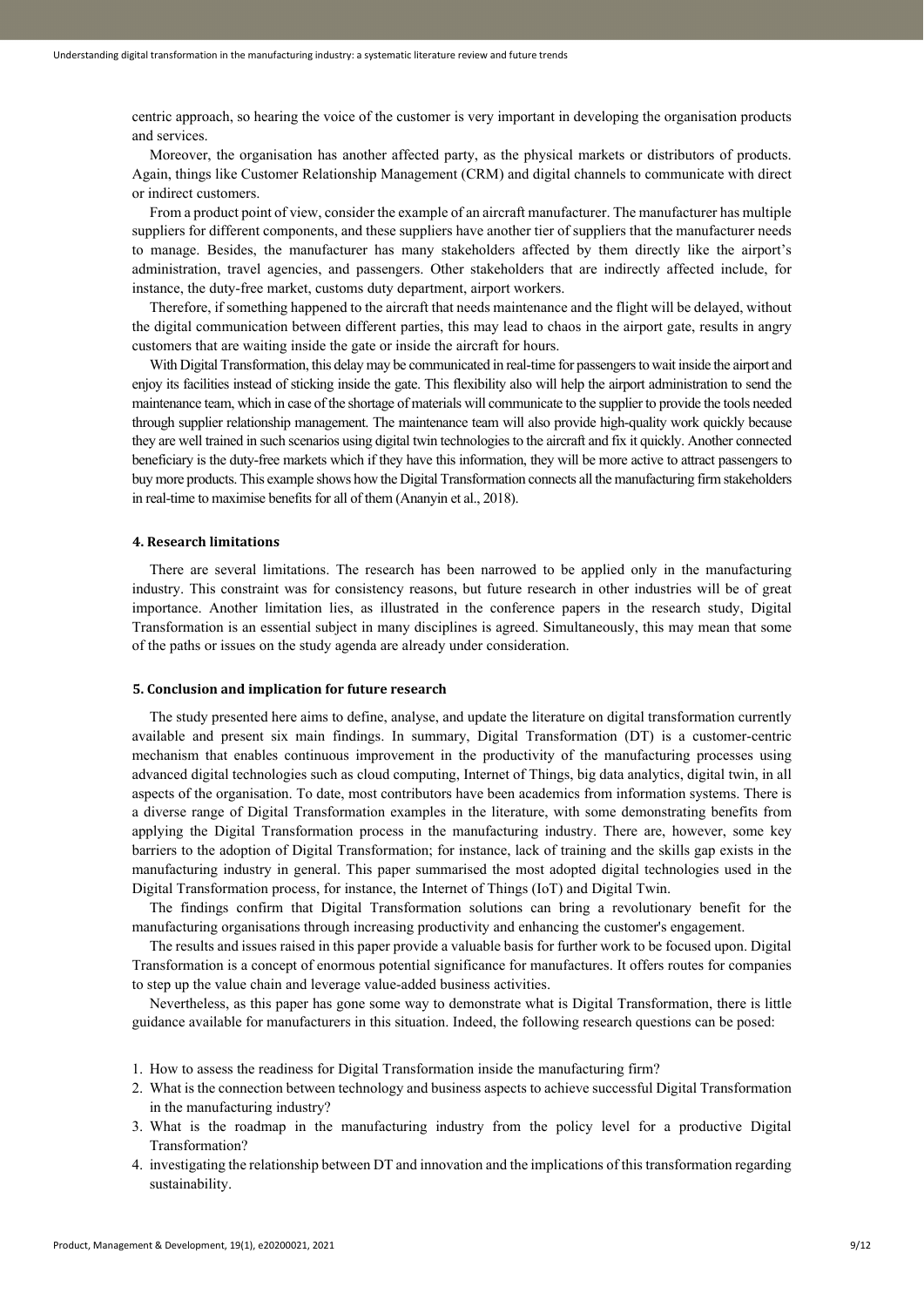## **6. References**

Agrawal, P., & Narain, R. (2018). Digital supply chain management: an overview. *IOP Conference Series. Materials Science and Engineering*, *455*(1), 012074[. http://dx.doi.org/10.1088/1757-899X/455/1/012074.](https://doi.org/10.1088/1757-899X/455/1/012074)

Ananyin, V., Zimin, K., Lugachev, M., Gimranov, R., & Skripkin, K. (2018). Digital organization: transformation into the new reality. *Business Info*, *2018*(2), 45-54[. http://dx.doi.org/10.17323/1998-0663.2018.2.45.54.](https://doi.org/10.17323/1998-0663.2018.2.45.54)

Anwer, N., Eynard, B., Qiao, L., & Maropoulos, P. (2019a). Editorial for the special issue on 'smart manufacturing and digital factory.'. *Proceedings of the Institution of Mechanical Engineers. Part B, Journal of Engineering Manufacture*, *233*(5), 1341. [http://dx.doi.org/10.1177/0954405419842412.](https://doi.org/10.1177/0954405419842412)

Anwer, N., Eynard, B., Qiao, L., & Maropoulos, P. (2019b). Editorial for the special issue on 'smart manufacturing and digital factory.'. *Proceedings of the Institution of Mechanical Engineers. Part B, Journal of Engineering Manufacture*, *233*(5), 1341. [http://dx.doi.org/10.1177/0954405419842412.](https://doi.org/10.1177/0954405419842412)

Ashrafian, A., Powell, D. J., Ingvaldsen, J. A., Dreyer, H. C., Holtskog, H., Schütz, P., Holmen, E., Pedersen, A. C., & Lodgaard, E. (2019). Sketching the landscape for lean digital transformation. *FIP Advances in Information and Communication Technology*, *566*, 29-36[. http://dx.doi.org/10.1007/978-3-030-30000-5\\_4.](https://doi.org/10.1007/978-3-030-30000-5_4)

Bai, C., Dallasega, P., Orzes, G., & Sarkis, J. (2020). Industry 4.0 technologies assessment: a sustainability perspective. *International Journal of Production Economics*, *229*, 107776[. http://dx.doi.org/10.1016/j.ijpe.2020.107776.](https://doi.org/10.1016/j.ijpe.2020.107776)

Benitez, G. B., Ayala, N. F., & Frank, A. G. (2020). Industry 4.0 innovation ecosystems: an evolutionary perspective on value cocreation. *International Journal of Production Economics*, *228*, 107735. [http://dx.doi.org/10.1016/j.ijpe.2020.107735.](https://doi.org/10.1016/j.ijpe.2020.107735)

Berghaus, S., & Back, A. (2016). Stages in digital business transformation: results of an empirical maturity study. In *Mediterranean Conference on Information Systems (MCIS)* (Vol. 22, pp. 1-17). Retrieved in 2021, March 5, from http://aisel.aisnet.org/mcis2016%0Ahttp://aisel.aisnet.org/mcis2016

Bharadwaj, A., El Sawy, O. A., Pavlou, P. A., & Venkatraman, N. (2013). Digital business strategy: toward a next generation of insights. *MIS Quarterly: Management Information Systems*, *37*(2), 471-482. [http://dx.doi.org/10.25300/MISQ/2013/37:2.3.](https://doi.org/10.25300/MISQ/2013/37:2.3)

Borangiu, T., Trentesaux, D., Thomas, A., Leitão, P., & Barata, J. (2019). Digital transformation of manufacturing through cloud services and resource virtualization. *Computers in Industry*, *108*, 150-162. [http://dx.doi.org/10.1016/j.compind.2019.01.006.](https://doi.org/10.1016/j.compind.2019.01.006)

Bordeleau, F. E., Mosconi, E., & de Santa-Eulalia, L. A. (2020). Business intelligence and analytics value creation in Industry 4.0: a multiple case study in manufacturing medium enterprises. *Production Planning and Control*, *31*(2-3), 173-185. [http://dx.doi.org/10.1080/09537287.2019.1631458.](https://doi.org/10.1080/09537287.2019.1631458)

Brennen, J. S., & Kreiss, D. (2016). "Digitization" and "digitalization" are two conceptual terms that are closely associated and often used interchangeably in a broad range of literatures. This entry argues that there is analytical value in explicitly making a clear distinction between thes. In K. B. Jensen, R. T. Craig, J. Pooley & E. W. Rothenbuhler (Eds.), *The International Encyclopedia of Communication Theory and Philosophy* (pp. 1-11). Chichester: Wiley. https://doi.org/10.1002/9781118766804.wbiect111.

Cachada, A., Barbosa, J., Leitao, P., Alves, A., Alves, L., Teixeira, J., & Teixeira, C. (2019). Using internet of things technologies for an efficient data collection in maintenance 4.0. In *Proceedings 2019 IEEE International Conference on Industrial Cyber Physical Systems (ICPS 2019)* (pp. 113-118). New York: IEEE. https://doi.org/10.1109/ICPHYS.2019.8780217.

Castelo-Branco, I., Cruz-Jesus, F., & Oliveira, T. (2019). Assessing Industry 4.0 readiness in manufacturing: evidence for the European Union. *Computers in Industry*, *107*, 22-32[. http://dx.doi.org/10.1016/j.compind.2019.01.007.](https://doi.org/10.1016/j.compind.2019.01.007)

Chryssolouris, G., Mavrikios, D., Papakostas, N., Mourtzis, D., Michalos, G., & Georgoulias, K. (2009a). Digital manufacturing: history, perspectives, and outlook. *Proceedings of the Institution of Mechanical Engineers. Part B, Journal of Engineering Manufacture*, *223*(5), 451-462[. http://dx.doi.org/10.1243/09544054JEM1241.](https://doi.org/10.1243/09544054JEM1241)

Chryssolouris, G., Mavrikios, D., Papakostas, N., Mourtzis, D., Michalos, G., & Georgoulias, K. (2009b). Digital manufacturing: History, perspectives, and outlook. *Proceedings of the Institution of Mechanical Engineers. Part B, Journal of Engineering Manufacture*, *223*(5), 451-462[. http://dx.doi.org/10.1243/09544054JEM1241.](https://doi.org/10.1243/09544054JEM1241)

Cimini, C., Pinto, R., & Cavalieri, S. (2017). The business transformation towards smart manufacturing: a literature overview about reference models and research agenda. *IFAC-PapersOnLine*, *50*(1), 14952-14957. [http://dx.doi.org/10.1016/j.ifacol.2017.08.2548.](https://doi.org/10.1016/j.ifacol.2017.08.2548)

Cozmiuc, D., & Petrisor, I. (2018). Industrie 4.0 by siemens: steps made next. *Journal of Cases on Information Technology*, *20*(1), 31-45[. http://dx.doi.org/10.4018/JCIT.2018010103.](https://doi.org/10.4018/JCIT.2018010103)

De Carolis, A., MacChi, M., Negri, E., & Terzi, S. (2018). Guiding manufacturing companies towards digitalization a methodology for supporting manufacturing companies in defining their digitalization roadmap. In *Proceedings of the 2017 International Conference on Engineering, Technology and Innovation: Engineering, Technology and Innovation Management Beyond 2020: New Challenges, New Approaches (ICE/ITMC 2017)* (pp. 487-495). Institute of Electrical and Electronics Engineers. https://doi.org/10.1109/ICE.2017.8279925.

Demirkan, H., Spohrer, J. C., & Welser, J. J. (2016). Digital innovation and strategic transformation. *IT Professional*, *18*(6), 14-18. [http://dx.doi.org/10.1109/MITP.2016.115.](https://doi.org/10.1109/MITP.2016.115)

Dombrowski, U., & Fochler, S. (2018). Servitization as a key driver for digital transformation of manufacturing companies' spare parts service. In *Proceedings of the 2018 IEEE International Conference on Service Operations and Logistics, and Informatics, SOLI 2018* (pp. 291-296). New York: IEEE. [http://dx.doi.org/10.1109/SOLI.2018.8476713.](https://doi.org/10.1109/SOLI.2018.8476713)

Drake, E. (2019). Digital transformation. In *37th International Conference on Thermal Treatment Technologies and Hazardous Waste Combustors (IT3/HWC 2019)*. Pittsburgh: Air and Waste Management Association. https://doi.org/10.1353/jvc.0.0011.

El Hamdi, S., Oudani, M., & Abouabdellah, A. (2020). Morocco's readiness to Industry 4.0. *Smart Innovation, Systems and Technologies*, *146*, 463-472[. http://dx.doi.org/10.1007/978-3-030-21005-2\\_44.](https://doi.org/10.1007/978-3-030-21005-2_44)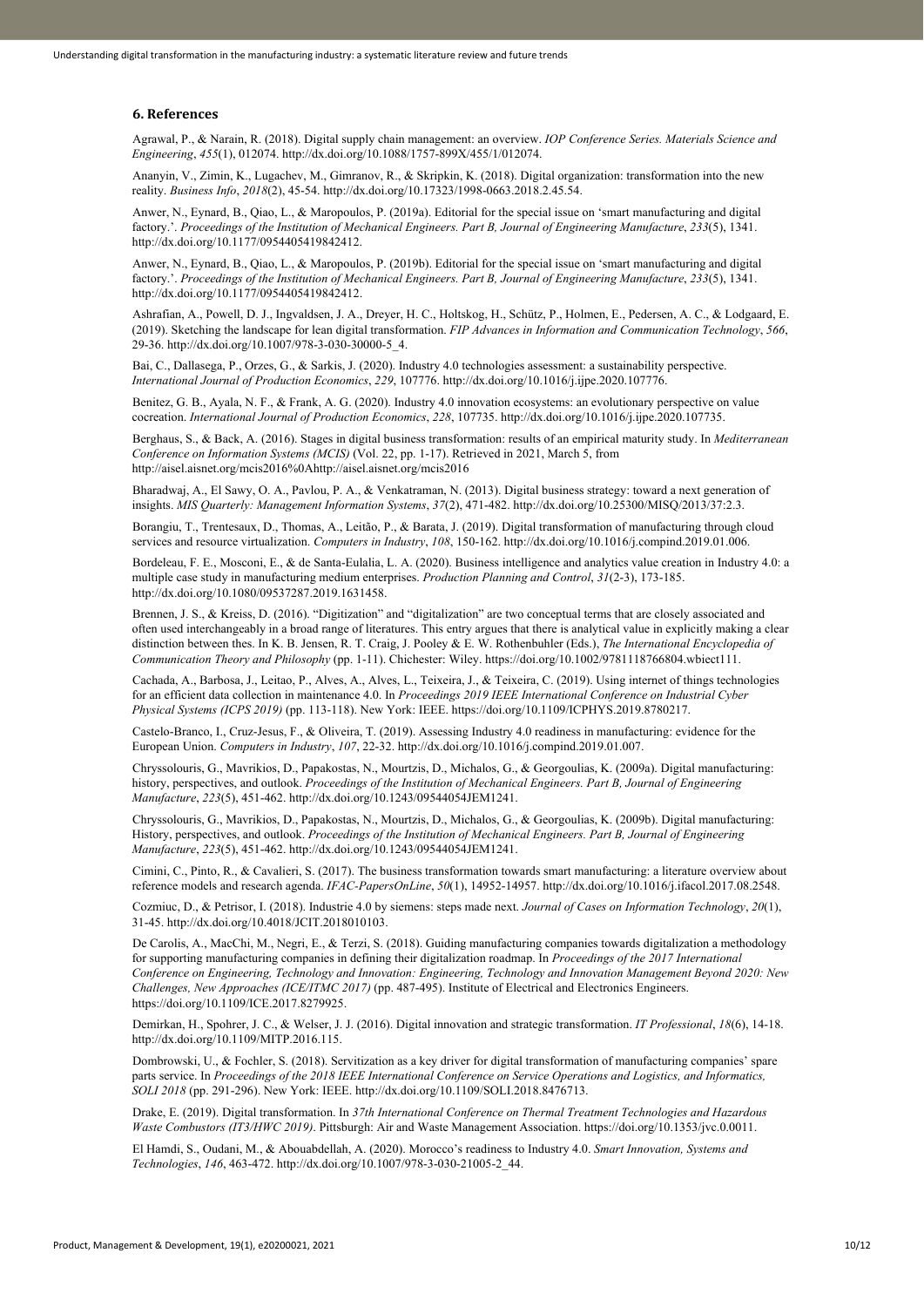Fernández-Rovira, C., Álvarez Valdés, J., Molleví, G., & Nicolas-Sans, R. (2021). The digital transformation of business: towards the datafication of the relationship with customers. *Technological Forecasting and Social Change*, *162*, 120339. [http://dx.doi.org/10.1016/j.techfore.2020.120339.](https://doi.org/10.1016/j.techfore.2020.120339)

Frank, A. G., Dalenogare, L. S., & Ayala, N. F. (2019). Industry 4.0 technologies: implementation patterns in manufacturing companies. *International Journal of Production Economics*, *210*, 15-26[. http://dx.doi.org/10.1016/j.ijpe.2019.01.004.](https://doi.org/10.1016/j.ijpe.2019.01.004)

Gökalp, E., Şener, U., & Eren, P. E. (2017). Development of an assessment model for industry 4.0: Industry 4.0-MM. *Communications in Computer and Information Science*, *770*, 128-142. https://doi.org/10.1007/978-3-319-67383-7\_10.

Hartley, J. L., & Sawaya, W. J. (2019). Tortoise, not the hare: digital transformation of supply chain business processes. *Business Horizons*, *62*(6), 707-715[. http://dx.doi.org/10.1016/j.bushor.2019.07.006.](https://doi.org/10.1016/j.bushor.2019.07.006)

Hausberg, J. P., Liere-Netheler, K., Packmohr, S., Pakura, S., & Vogelsang, K. (2019). Research streams on digital transformation from a holistic business perspective: a systematic literature review and citation network analysis. *Journal of Business Economics*, *89*(8-9), 931-963[. http://dx.doi.org/10.1007/s11573-019-00956-z.](https://doi.org/10.1007/s11573-019-00956-z)

Heavin, C., & Power, D. J. (2018). Challenges for digital transformation–towards a conceptual decision support guide for managers. *Journal of Decision Systems*, *27*(Suppl. 1), 38-45[. http://dx.doi.org/10.1080/12460125.2018.1468697.](https://doi.org/10.1080/12460125.2018.1468697)

Heikkila, M., Rattya, A., Pieska, S., & Jamsa, J. (2016). Security challenges in small-and medium-sized manufacturing enterprises. In *2016 International Symposium on Small-Scale Intelligent Manufacturing Systems (SIMS 2016)* (pp. 25-30). New York: IEEE. [http://dx.doi.org/10.1109/SIMS.2016.7802895.](https://doi.org/10.1109/SIMS.2016.7802895)

Holmström, J., & Partanen, J. (2014). Digital manufacturing-driven transformations of service supply chains for complex products. *Supply Chain Management*, *19*(4), 421-430[. http://dx.doi.org/10.1108/SCM-10-2013-0387.](https://doi.org/10.1108/SCM-10-2013-0387)

Horvath, D., Csontos, R. S., & Szabó, R. Z. (2018). Management aspects of smart manufacturing. In *Proceedings of the 22nd World Multi-Conference on Systemics, Cybernetics and Informatics (WMSCI 2018)* (Vol. 2, pp. 168-172). International Institute of Informatics and Systemics. Retrieved in 2021, March 5, from https://www.scopus.com/inward/record.uri?eid=2-s2.0- 85055857841&partnerID=40&md5=461c7fbdf9327bec8bab68f165b48c8c

Ismagilova, L. A., Gileva, T. A., Galimova, M. P., Sitnikova, L. V., & Gilev, G. A. (2019). The digital transformation trajectory of industrial enterprises. In *Proceedings of the 33rd International Business Information Management Association Conference, IBIMA 2019: Education Excellence and Innovation Management through Vision 2020* (pp. 2033-2045). International Business Information Management Association. Retrieved in 2021, March 5, from https://www.scopus.com/inward/record.uri?eid=2-s2.0- 85074116005&partnerID=40&md5=e0a5aeac3e972b5bff726660b7215549

Kokolek, N., Jakovic, B., & Curlin, T. (2019). Digital knowledge and skills: key factors for digital transformation. *Annals of DAAAM and Proceedings of the International DAAAM Symposium*, *30*(1), 46-53. [http://dx.doi.org/10.2507/30th.daaam.proceedings.006.](https://doi.org/10.2507/30th.daaam.proceedings.006)

Kolla, S., Minufekr, M., & Plapper, P. (2019). Deriving essential components of lean and industry 4.0 assessment model for manufacturing SMEs. *Procedia CIRP*, *81*,753-758. https://doi.org/10.1016/j.procir.2019.03.189

Kritzinger, W., Karner, M., Traar, G., Henjes, J., & Sihn, W. (2018). Digital Twin in manufacturing: a categorical literature review and classification. *IFAC-PapersOnLine*, *51*(11), 1016-1022. [http://dx.doi.org/10.1016/j.ifacol.2018.08.474.](https://doi.org/10.1016/j.ifacol.2018.08.474)

Kunii, Y., & Hasegawa, T. (2019). Fujitsu's activities to support digital transformation. *Fujitsu Scientific and Technical Journal*, *55*(1), 3-8. Retrieved in 2021, March 5, from https://www.scopus.com/inward/record.uri?eid=2-s2.0- 85061587212&partnerID=40&md5=c8ca5d87c9f6607f37418d00d7b9db08

Kutzner, K., Schoormann, T., & Knackstedt, R. (2018). Digital transformation in information systems research: A taxonomy-based approach to structure the field. In *26th European Conference on Information Systems: Beyond Digitization - Facets of Socio-Technical Change, (ECIS 2018)*. Association for Information Systems. Retrieved in 2021, March 5, from https://www.scopus.com/inward/record.uri?eid=2-s2.0-85054933884&partnerID=40&md5=e4a72be6d291fb8f191b89dd1da534af

Laird, K. (2017). Understanding the Digital Transformation Called Industry 4.0. *Plastics Engineering*, *73*(1), 24-28. [http://dx.doi.org/10.1002/j.1941-9635.2017.tb01637.x.](https://doi.org/10.1002/j.1941-9635.2017.tb01637.x)

Lee, C., Leem, C. S., & Hwang, I. (2011). PDM and ERP integration methodology using digital manufacturing to support global manufacturing. *International Journal of Advanced Manufacturing Technology*, *53*(1–4), 399-409. [http://dx.doi.org/10.1007/s00170-](https://doi.org/10.1007/s00170-010-2833-x) [010-2833-x.](https://doi.org/10.1007/s00170-010-2833-x)

Li, Y., Liu, C., & Gao, J. (2018). Special issue on digital enterprise technologies in manufacturing. *Proceedings of the Institution of Mechanical Engineers. Part B, Journal of Engineering Manufacture*, *232*(13), 2251-2252. [http://dx.doi.org/10.1177/0954405418774602.](https://doi.org/10.1177/0954405418774602)

Loonam, J., Eaves, S., Kumar, V., & Parry, G. (2018). Towards digital transformation: lessons learned from traditional organizations. *Strategic Change*, *27*(2), 101-109. [http://dx.doi.org/10.1002/jsc.2185.](https://doi.org/10.1002/jsc.2185)

Mittal, S., Khan, M. A., Romero, D., & Wuest, T. (2019). Smart manufacturing: Characteristics, technologies and enabling factors. *Proceedings of the Institution of Mechanical Engineers. Part B, Journal of Engineering Manufacture*, *233*(5), 1342-1361. [http://dx.doi.org/10.1177/0954405417736547.](https://doi.org/10.1177/0954405417736547)

National Archives of Australia. (2011). Digital continuity plan. In *19th International Conference on Computer Applications in Shipbuilding (ICCAS 2019)* (Vol. 1, pp. 1–13). London: Royal Institution of Naval Architects. Retrieved in 2021, March 5, from https://www.scopus.com/inward/record.uri?eid=2-s2.0-85074455236&partnerID=40&md5=51747f4e12df98a8b7a3343e2c28bedf

Ng, H. Y., Tan, P. S., & Lim, Y. G. (2019). Methodology for digitalization: a conceptual model. In *2018 IEEE International Conference on Industrial Engineering and Engineering Management (IEEM)* (pp. 1269-1273). New York: IEEE. https://doi.org/10.1109/IEEM.2018.8607457.

Nwankpa, J. K., & Roumani, Y. (2016). IT capability and digital transformation: a firm performance perspective. In *2016 International Conference on Information Systems (ICIS 2016)*. Dublin, Ireland.